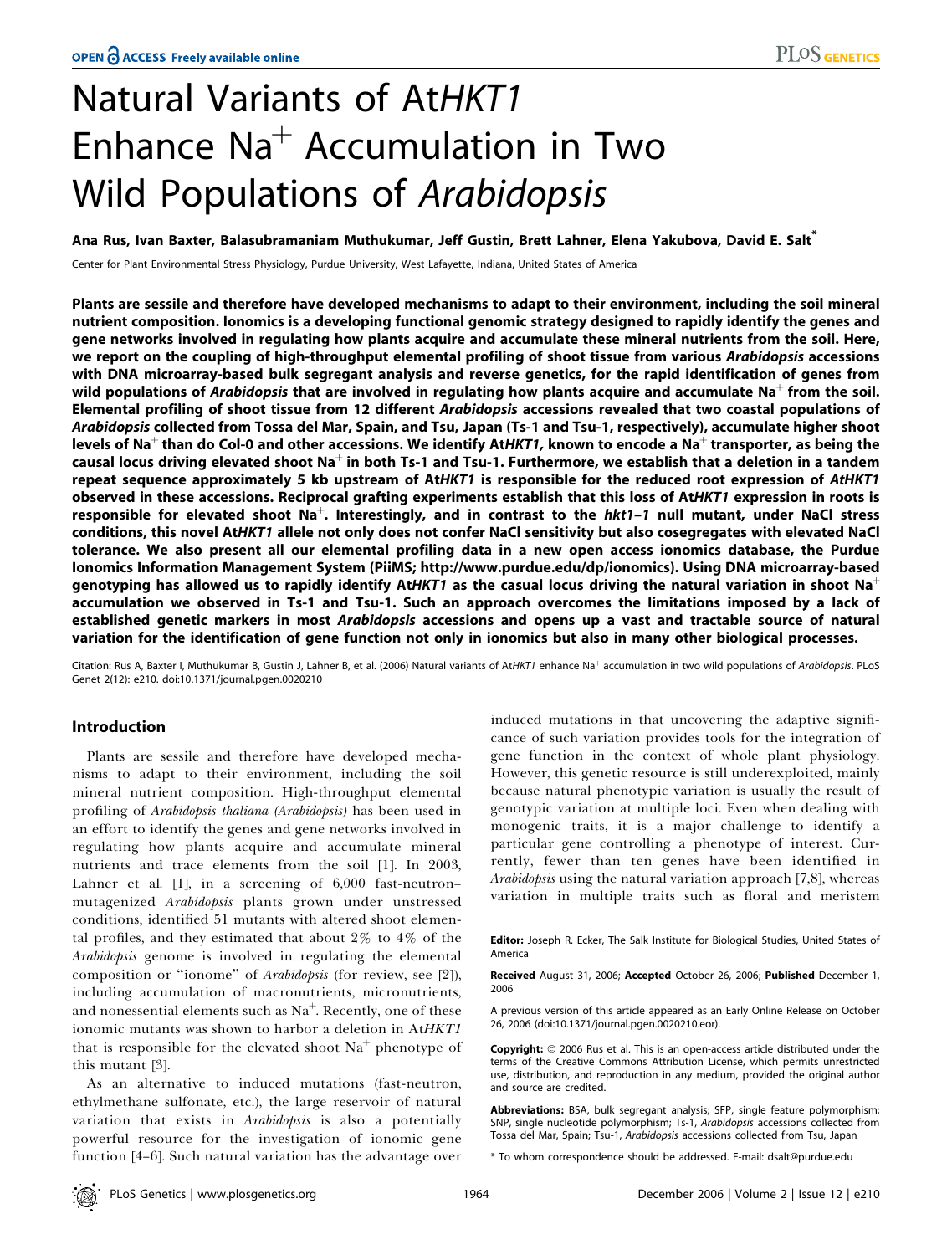## Synopsis

Unlike most animals, plants are sessile and cannot leave a poorquality environment after germinating. They therefore need to tolerate the particular conditions they encounter to survive. This makes plants an ideal system for the study of adaptive variation, and this is particularly true of Arabidopsis thaliana (Arabidopsis), which shows substantial natural variation and for which numerous genetic tools exist. Using a combination of analytical chemistry, genetics, and genomics, the authors were able to identify the specific genetic alteration that drive the natural variation in shoot sodium ( $Na<sup>+</sup>$ ) accumulation capacity observed in Arabidopsis populations from coastal regions of Spain and Japan (Tossa del Mar and Tsu, respectively). They observed that a deletion in the DNA responsible for regulating the expression of HKT1, a gene known to encode for a  $Na<sup>+</sup>$  transporter, causes reduced expression of AtHKT1 in roots of both the Spanish and Japanese populations. Such altered expression results in the elevated shoot  $Na<sup>+</sup>$  observed in these two populations. Interestingly, this novel version of the HKT1 genes is also associated genetically with the enhanced NaCl resistance they observe in the Japanese population.

development, resistance, and defense against pathogens as well as metabolic enzymes ([9] and references therein) have been documented. Genetic differences between local populations are presumably associated with adaptation to the prevailing environmental conditions, although well-established examples of this in Arabidopsis are limited. Such investigations are impeded by the fact that very little information exists about the environmental conditions and habitat of the Arabidopsis accessions that have been collected and are curated at the Arabidopsis Biological Resource Center. The term "accession" is used to refer to natural genetic variants of Arabidopsis to avoid the term "ecotype," which would allude to a variant genetically adapted to a particular habitat [10,11].

Here, we have coupled high-throughput elemental profiling of shoot tissue [1] from various Arabidopsis accessions with DNA microarray-based bulk segregant analysis (BSA) [12,13] and reverse genetics, for the rapid identification of genes involved in regulating how plants acquire and accumulate  $Na<sup>+</sup>$  from the soil. Such an approach using DNA microarraybased genotyping overcomes the time constraints imposed on using natural variation by the rapid identification of genetic markers, and opens up a vast and tractable source of natural variation for the identification of gene function not only in ionomics but also in many other biological processes. In a system with multiple quantitative trait loci, an alternative method, eXtreme Array Mapping, was developed to identify major quantitative trait loci using pools of lines with extreme phenotypes [14].

Using this approach, we have identified a novel AtHKT1 allele from two different Arabidopsis accessions collected from Tossa del Mar (Ts-1) and Tsu (Tsu-1), sites located on the coastal regions of Spain and Japan, respectively. This novel AtHKT1 allele, in both Ts-1 and Tsu-1, is responsible for the higher shoot  $Na<sup>+</sup>$  accumulation observed in these accessions compared with the reference accession Col-0, when grown under background NaCl levels. Previously, expression of AtHKT1 has been shown to be localized in the vascular tissues throughout the plant, with expression being highest in the roots [15–17]. The hkt1 null mutation results in an alteration of the Na<sup>+</sup> distribution in the plant, with higher levels of Na<sup>+</sup> accumulation in shoots and lower accumulation in roots compared to wild-type plants. Loss of AtHKT1 expression in the null hkt1 mutant also confers sensitivity to high levels of NaCl [17–20]. All these studies are consistent with the current model that HKT1 functions to tightly regulate  $Na<sup>+</sup>$  accumulation in shoots by unloading  $Na<sup>+</sup>$  from the xylem in both roots and shoots and recycling  $Na<sup>+</sup>$  to the roots via the phloem.

Results reported here confirm that this new naturally evolved AtHKT1 allele is responsible for the elevated shoot  $Na<sup>+</sup>$  accumulation we observe in Ts-1 and Tsu-1, via the specific downregulation of AtHKT1 expression in roots. Reciprocal grafting also confirms that the primary site for HKT1 function in regulating shoot  $Na<sup>+</sup>$  is in the root, with HKT1 playing little role in the shoot. Further, we suggest a deletion in the promoter region as the factor responsible for driving the differential expression of AtHKT1 in both Ts-1 and Tsu-1. Interestingly, and contrarily to the loss-offunction mutants hktl, this novel allele appears to also be associated with enhanced NaCl tolerance.

### Results

# Ts-1 and Tsu-1 Accumulate Higher Levels of Na<sup>+</sup> in the Shoot than Col-0

Elemental profiling of shoot tissue collected from 12 different *Arabidopsis* accessions, including Col-0, Cvi-0, Est-1, Kas-2, Mrk-0, Mt-0, Se-0, Ts-1, Van-0, Nd-1, Tsu-1, and Ler-2, revealed that Ts-1 and Tsu-1 (Figure 1A) accumulate higher levels of  $Na<sup>+</sup>$  than Col-0 and all other accessions tested when propagated in soil with low levels of NaCl under controlled growth conditions (Figure 1B). Interestingly, the Ts-1 and Tsu-1 accessions were collected from the coastal regions of Spain (Tossa del Mar) and Japan (Tsu), respectively. Besides being annotated as having different geographical origins, Ts-1 and Tsu-1 have different physical appearances (Figure 1A). Moreover, based on a genome-scale DNA polymorphism analysis involving 96 Arabidopsis accessions, these two accessions appeared to be genetically distinct [21]. The Ts-1 and Tsu-1 accessions can also be distinguished based on the fact that Ts-1 accumulates elevated concentrations of cobalt  $(+55%)$  in shoot tissue compared to Col-0, while Tsu-1 has lower levels of Co. A complete set of the elemental profiling data summarized here can be obtained at the open access Purdue Ionomics Information Management System (PiiMS) at http://www.purdue.edu/dp/ionomics.

# Genetic Analysis and Mapping of the High  $Na<sup>+</sup>$  Trait

To determine the feasibility of using natural variation to identify individual loci regulating ionomic variation, we attempted to map the locus responsible for elevated  $Na<sup>+</sup>$  in Ts-1 and Tsu-1. Both accessions were crossed to Col-0, and the shoot concentrations of  $Na<sup>+</sup>$  were measured in the F1 hybrid plants (Figure 1C). The concentration of  $Na<sup>+</sup>$  was not significantly different from Col-0, suggesting that the loci controlling  $Na<sup>+</sup>$  accumulation in Ts-1 and Tsu-1 are recessive in both cases. Analysis of the segregating F2 plants from either cross revealed a pattern consistent with 3:1 segregation ratio of Col-0  $\times$  Ts-1 (Figure 2A) and Col-0  $\times$  Tsu-1 (Figure 2B) for shoot  $Na<sup>+</sup>$  concentrations. Therefore, we conclude that the high  $Na<sup>+</sup>$  phenotype observed in both Ts-1 and Tsu-1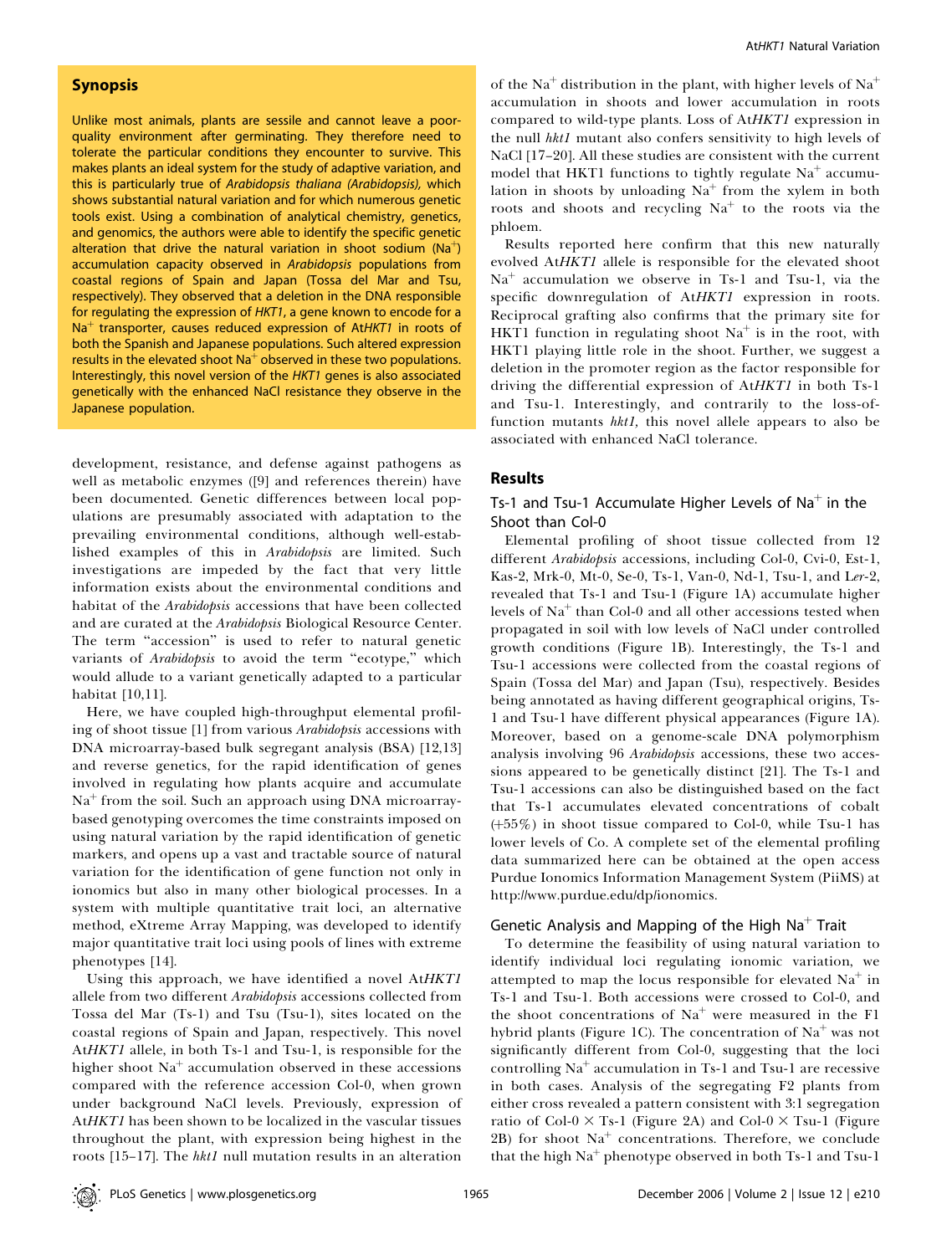

**Figure 1.** Genetic Analysis of the High Na<sup>+</sup> Trait in Shoots of Arabidopsis thaliana Accessions Ts-1 and Tsu-1

(A) Seven-week-old plants of Col-0, Ts-1, and Tsu-1 accessions grown under short-day conditions.

(B) Na<sup>+</sup> levels in the shoot are higher in Ts-1 and Tsu-1. Na<sup>+</sup> content in shoots of Cvi-0 ( $n = 12$ ), Se-0 ( $n = 12$ ), Van-0 ( $n = 12$ ), Mt-0 ( $n = 12$ ), Nd-1  $(n = 12)$ , Mrk-0  $(n = 12)$ , Col-0  $(n = 12)$ , Kas-2  $(n = 12)$ , Est-1  $(n = 12)$ , Ler-2  $(n = 12)$ , Ts-1 (n = 12), and Tsu-1 (n = 8). Presented data are the mean  $\pm$ SD.

(C) The higher Na<sup>+</sup> accumulation in the shoot of Ts-1 and Tsu-1 is a recessive trait. Na<sup>+</sup> content in shoots of Col-0 ( $n = 40$ ), Ts-1 ( $n = 20$ ), Tsu-1 ( $n = 20$ ), and F1 plants derived from the crosses Ts-1  $\times$  Col-0 ( $n = 19$ ) and Tsu-1  $\times$  Col-0 (n = 13). Presented data are the mean  $\pm$  SE.

(D) Ts-1 and Tsu-1 are allelic for the loci responsible for the higher  $Na<sup>+</sup>$ 

levels in the shoot. Na<sup>+</sup> content in shoots of Col-0 (n = 140), Ts-1 (n = 40), Tsu-1 ( $n = 40$ ), and F1 hybrid plants derived from the cross Tsu-1  $\times$  Ts-1  $(n = 10)$ .

Presented data are the mean  $\pm$  SE. doi:10.1371/journal.pgen.0020210.g001

segregates as a monogenic recessive trait. We further used the complementation test to demonstrate that the loci driving elevated shoot  $Na<sup>+</sup>$  in Ts-1 and Tsu-1 are allelic to each other, showing that the F1 plants from Tsu-1  $\times$  Ts-1 have shoot Na<sup>+</sup> levels that are similar to each parent (Figure 1D). Based on this evidence, DNA microarray-based BSA [12,13] was used to map the locus responsible for elevated  $Na<sup>+</sup>$  in both Ts-1 and Tsu-1. From the Ts-1  $\times$  Col-0 F2 population represented in Figure 2A, two pools of DNA were prepared, one containing genomic DNA from 30 plants with  $Na<sup>+</sup>$  levels similar to Col-0, constituting the ''control'' pool, and another with DNA from 30 plants with the highest  $Na<sup>+</sup>$  levels, similar to those of the Ts-1 parent, constituting the "high Na<sup>+</sup>" pool. Single feature polymorphisms (SFPs) were identified for Col-0 and Ts-1 by comparing the hybridization of genomic DNA isolated from the parental Col-0 and Ts-1 accessions to the Affymetrix Arabidopsis ATH1 microarrays. The frequency of these SFPs in the DNA from the pool of F2 progeny plants with high  $Na<sup>+</sup>$ levels, and in the pool with control  $Na<sup>+</sup>$  levels, was scored by hybridization of genomic DNA to ATH1 microarrays. The DNA microarray-based BSA revealed a strong peak and therefore enrichment in Ts-1 SFPs linked to the locus causing elevated shoot  $Na<sup>+</sup>$  in Ts-1 at 6.6 Mbp on Chromosome IV (Figure 2C). Similarly, a strong peak at 6.4 Mbp in Chromosome IV was obtained when the hybridization was performed using DNA pools from the Tsu-1  $\times$  Col-0 F2 population (Figure 2C). Approximately 513 genes (corresponding to 23 BAC clones) are contained within the confidence interval of 5.525 to 7.475 Mbp on Chromosome IV. The confidence interval was derived using previously published simulations [12]. One of the genes in BAC clone F24G24 (at 6.39 Mb), At4g10310, named AtHKT1, stands out as a very strong candidate because it has been previously identified as a  $Na<sup>+</sup>$  transporter [15], which when disrupted causes elevated shoot Na<sup>+</sup> [3,17,18]. The shoot Na<sup>+</sup> concentrations in the hkt1–1 null mutant are significantly higher than Col-0 in leaves at all stages of development, with  $Na<sup>+</sup>$ accumulation generally increasing with leaf age (Figure S1A). When grown under the same conditions, the Ts-1 and Tsu-1 accessions also show increased  $Na<sup>+</sup>$  accumulation compared to Col-0 in leaves at all stages of development. However,  $Na<sup>+</sup>$ accumulation in Ts-1 and Tsu-1 is lower than that observed for hkt1–1 (Figure S1A).

# The Ts-1 and Tsu-1 Alleles of AtHKT1 Have Similar Polymorphisms Compared to the Col-0 Allele

To establish if a different allele of AtHKT1 is present in Ts-1 and Tsu-1, the nucleotide sequence was determined for the AtHKT1 locus in both accessions. The sequenced region comprises 5,456 bp upstream (363 bp downstream of the previous gene At4g10300) of AtHKT1 translational start codon that includes the promoter to 386 bp downstream of the AtHKT1 stop codon. Several polymorphisms were identified both in the coding region and in the upstream and downstream regions of the AtHKT1 gene. In the coding region, no nonsense mutation was recognized and 19 single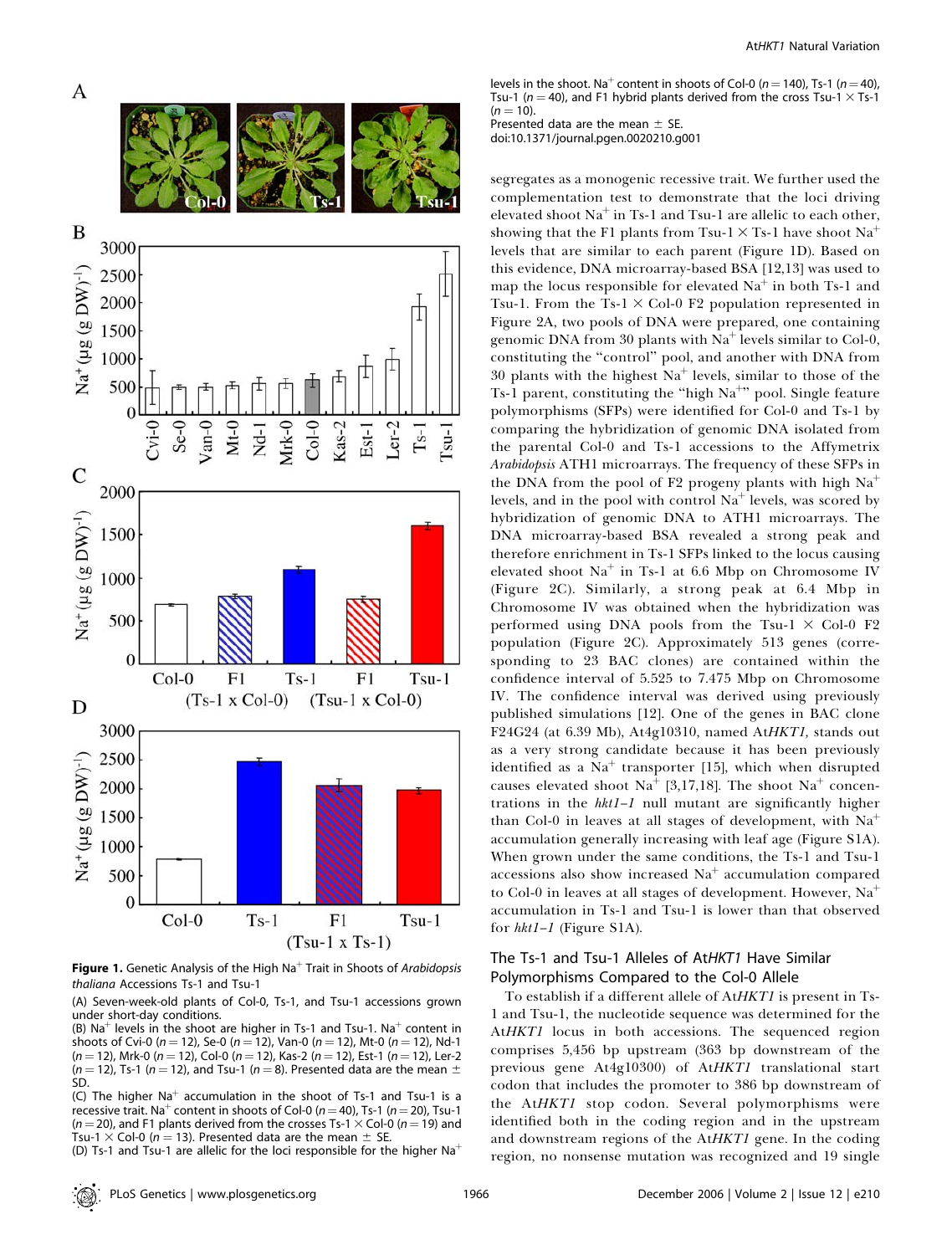

Figure 2. The Higher Na<sup>+</sup> Accumulation in Shoots of Ts-1 and Tsu-1 Is a Monogenic Recessive Trait Caused by a Gene Located on Chromosome IV (A) Distribution of Na<sup>+</sup> accumulation in shoot tissue of F2 segregating population obtained from crossing Col-0 with Ts-1. Presented data are distribution of Col-0 ( $n = 99$ ), Ts-1 ( $n = 20$ ), and F2 (Ts-1  $\times$  Col-0) ( $n = 158$ ) plants.

(B) Distribution of Na<sup>+</sup> accumulation in shoot tissue of F2 segregating population obtained from crossing Col-0 with Tsu-1. Presented data are distribution of Col-0 (n = 80), Tsu-1 (n = 16), and F2 (Tsu-1  $\times$  Col-0) (n = 143). Na $^+$  contents were calculated for each plant as a percentage relative to Col-0 average Na<sup>+</sup> content. The "Control pool" and "High Na<sup>+</sup> pool" labels indicate the F2 plants used to prepare the corresponding DNA pools for the DNA microarray-based BSA.

(C) Hybridization of genomic DNA from Ts-1 (blue) and Tsu-1 (red) to DNA microarray (ATH1). Data are presented as a Scaled pool hybridization difference (SPHD), the difference between the hybridization of the two pools at the SFPs, scaled so that the difference between Col-0 and the accession would be equal to 1. SFPs were selected based on their D-statistic, which is a modified t-statistic that avoids spurious large values due to low hybridization levels [12]. Dashed vertical lines on Chromosome IV represent the mapping confidence interval of 0.875 Mbp on either side of the peak. Confidence intervals were calculated using algorithms derived from simulations by Borevitz et al. [12], and the scripts accessed at http://www. naturalvariation.org.doi:10.1371/journal.pgen.0020210.g002

nucleotide polymorphisms (SNPs) were identified in both Ts-1 and Tsu-1 (Figure S2A), seven of which result in the amino acid changes R3I, K10N, V66L, C134Y, E385G, V453L, and F477L. None of the amino acid changes are located in the three relatively highly conserved regions identified by Uozumi et al. [15], and none of them affect the first serine residue at position 68 of P-loop A that has been implicated in the Na<sup>+</sup> specificity of the transporter [22]. One of the amino acid changes, valine to leucine in position 453 (V453L), was also found in the Ler AtHKT1 allele published by Uozumi et al. [15].

In the upstream region, which includes the promoter of AtHKT1, four major polymorphisms were identified between Ts-1, Tsu-1, and Col-0 (Figure S2B). The most upstream polymorphism affects two repeated units of 681 and 673 bp, linked by a 34-bp sequence (Figure S2B). These two repeated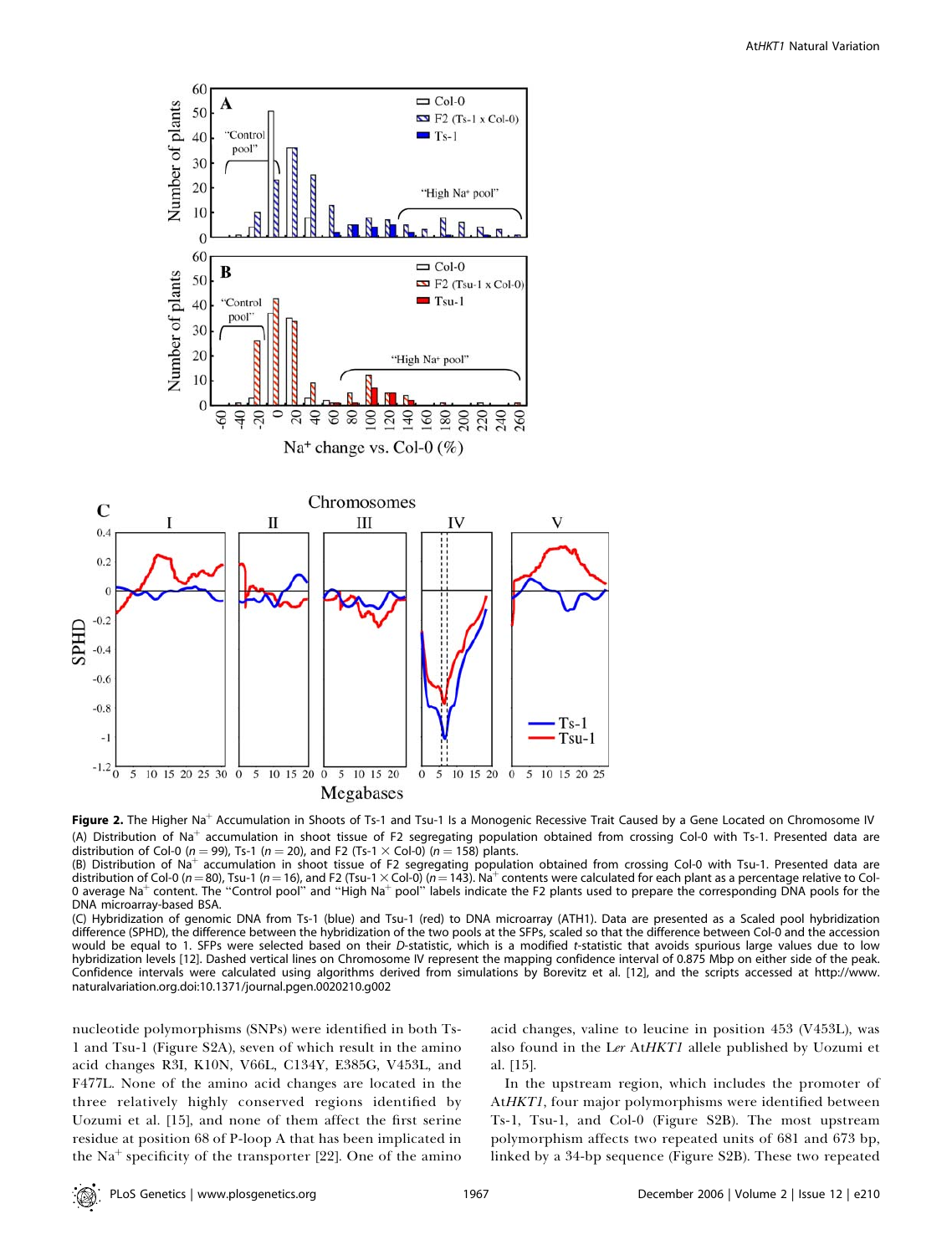

Figure 3. Complementation Studies Indicate AtHKT1 Natural Variant Is Responsible for the Higher Na<sup>+</sup> Content in Shoots of Ts-1 and Tsu-1 Na<sup>+</sup> contents were analyzed in shoots of Col-0 ( $n = 140$ ), hkt1–1 ( $n = 78$ ), Ts-1 ( $n = 40$ ), Tsu-1 ( $n = 40$ ), and F1 hybrid plants derived from the crosses of hkt1–1  $\times$  Col-0 (n = 12), hkt1–1  $\times$  Ts-1 (n = 50), and hkt1–1  $\times$ Tsu-1 ( $n = 10$ ). Plants were grown for 42 d under short-day conditions. Presented data are the mean  $\pm$  SE. doi:10.1371/journal.pgen.0020210.g003

units are localized 5,320 to 3,933 bp upstream of the AtHKT1 start codon and are 97% identical to each other in Col-0. In Ts-1 and Tsu-1, we identified a 725- and 687-bp deletion, respectively, which removes the end of the first of these repeated units, the beginning of the second unit, and the 34 bp junction sequence. Consequently, only one of the repeated units is present in Ts-1 and Tsu-1. The second major polymorphism identified in this region, about 3,100 bp upstream of the start codon, is an insertion of 13 bp in the sequence of Ts-1 as well as Tsu-1, resulting in the duplication of a 10-bp sequence (AATGTGTTAT) in Ts-1 and Tsu-1 that is present only once in Col-0. Similarly, 1,210 bp upstream of the start codon, a 14-bp insertion results in a duplicated 10 bp sequence (TCATTGCAAA) in Ts-1 and Tsu-1. The last major polymorphism in the promoter region is localized 148 to 98 bp upstream of the translational start codon. Compared to Col-0, these sequence polymorphisms found in both Ts-1 and Tsu-1 abolish the first of the two putative CAAT boxes suggested by Uozumi et al. [15].

Polymorphisms have also been found in the two introns of AtHKT1, mainly SNPs. We have been unable to sequence the last 157 bp of the second intron of the Ts-1 and Tsu-1 alleles, which according to the published Col-0 sequence is enriched in [TA] repeats. Finally, major differences in the sequence between Col-0 and Ts-1 and Tsu-1 occur in the sequence downstream of the stop codon, including the 3'-untranslated region. Several SNPs, as well as deletions in Ts-1 and Tsu-1, result in a sequence of 246 and 140 bp shorter than the 386 bp sequence found in Col-0.

# Complementation Studies Indicate AtHKT1 Is Responsible for the High  $Na<sup>+</sup>$  Content in Shoots of Ts-1 and Tsu-1

Because the Ts-1 and Tsu-1 HKT1 alleles are recessive (Figure 1C) and the  $hkt1-1$  null mutant, like Ts-1 and Tsu-1, shows elevated shoot  $Na<sup>+</sup>$  accumulation (Figure S1), we used the deficiency complementation test to establish that AtHKT1



Figure 4. Root Differential AtHKT1 Expression between Col-0, Ts-1, and Tsu-1

AtHKT1 level of expression was compared in shoots and roots of Col-0, Ts-1, and Tsu-1 plants. RNA was isolated from shoot and root of 60-d-old plants grown in soil under short-day conditions. For normalization across samples, the expression of the Actin 1 gene was used, and relative fold induction was calculated in comparison to AtHKT1 expression in Col-0 shoot using the  $\Delta\Delta C_t$  method. Presented data are the means of at least three biological replicates, and the error bars represent  $\pm$ SD.

doi:10.1371/journal.pgen.0020210.g004

is the gene responsible for elevated  $Na<sup>+</sup>$  in Ts-1 and Tsu-1 [23]. Both accessions, Ts-1 and Tsu-1, were crossed to the hkt1–1 T-DNA insertional mutant in the Col-0  $gl1$  genetic background [19]. The hkt1 null mutant accumulates higher levels of  $Na<sup>+</sup>$  in the shoot and lower levels in the root than the wild-type, implicating HKT1 in the regulation of  $Na<sup>+</sup>$ distribution throughout the plant [17–19]. F1 plants from the cross of  $hkt1-1$  to Col-0 present Na<sup>+</sup> levels similar to the those of the wild-type, as expected from a recessive mutation (Figure 3). However, F1 hybrid plants from the crosses of hkt1–1 (Col-0 gl1) with Ts-1 or Tsu-1 accumulate levels of Na<sup>+</sup> that are intermediate between each parent and significantly higher than Col-0 (Figure 3), indicating that the Ts-1 and Tsu-1 HKT1 allele is deficient in complementing the hkt1–1 null mutation. This helps establish that elevated  $Na<sup>+</sup>$  in Ts-1 and Tsu-1 is due to alterations in the AtHKT1 gene. However, the lower levels of Na<sup>+</sup> in the F1 plants compared with  $hkt1-I$ suggest that the Ts-1 and Tsu-1 alleles of AtHKT1 are not nulls but rather weak alleles, although a role of the genetic background cannot be excluded (Figure 3).

# The Weaker Ts-1 and Tsu-1 AtHKT1 Allele Is the Result of Its Reduced Expression in the Root

Several polymorphisms in the promoter region suggested that HKT1 in Ts-1 and Tsu-1 might have a different expression level or expression pattern compared to Col-0, which could be responsible for the high  $Na<sup>+</sup>$  phenotype in Ts-1 and Tsu-1. Plants displaying elevated shoot  $Na<sup>+</sup>$  accumulation, compared to Col-0, were used to determine expression levels of AtHKT1 in shoot and root tissue, using quantitative real-time PCR. As previously described [15–17], expression of AtHKT1 in Col-0 is significantly higher in roots compared to shoots (Figure 4). In the shoot, no significant differences in expression levels were found between Col-0 and Ts-1 or Tsu-1. In the root, however, the level of AtHKT1 expression in Ts-1 and Tsu-1 is approximately 10-fold lower than in Col-0 (Figure 4).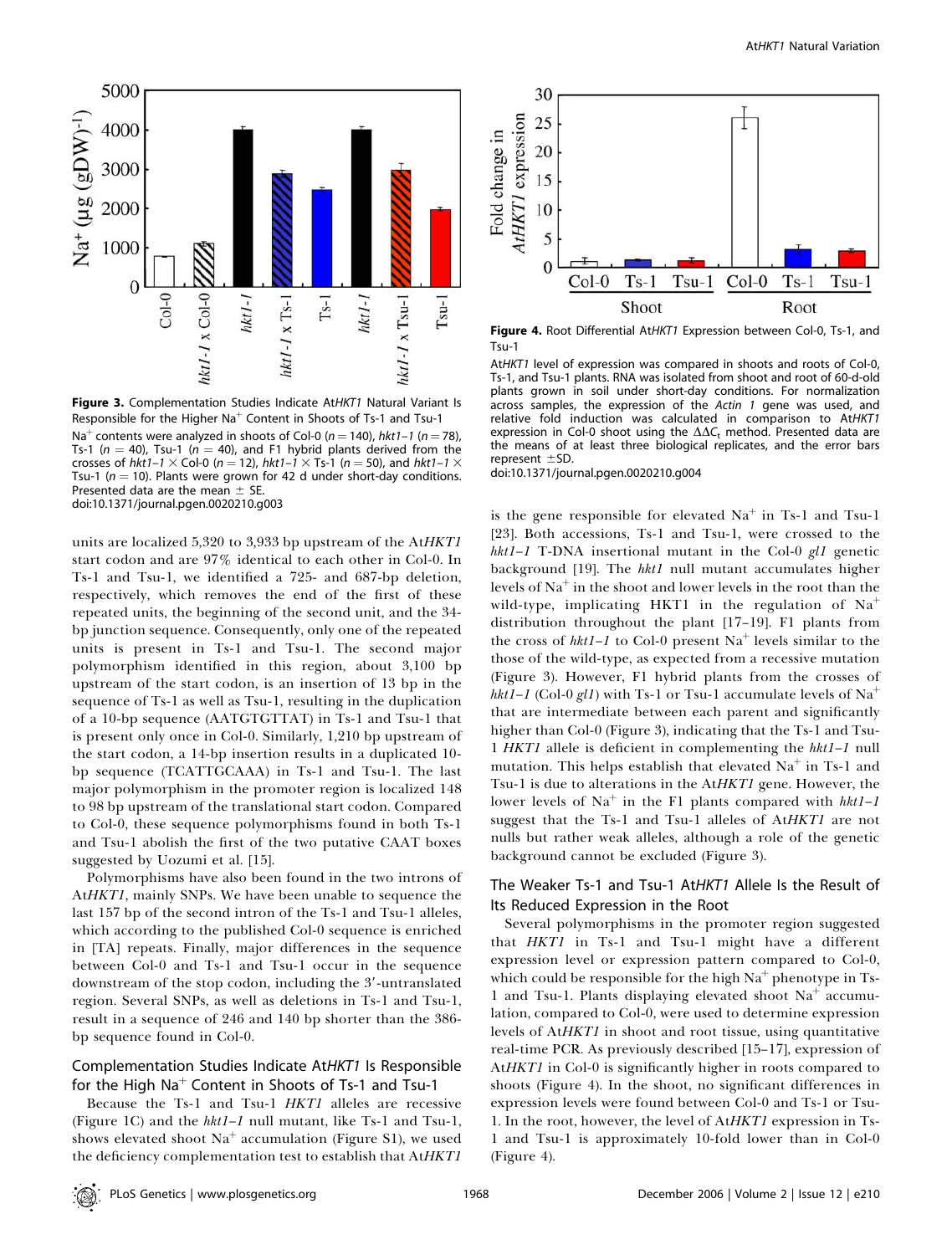

Figure 5. The Tandem Repeat Upstream of AtHKT1 Is Determinant for AtHKT1 Expression and Maintenance of Shoot Na<sup>+</sup> Accumulation

(A) Diagram of the T-DNA insertions in Line 1425. Represented are the two tandem repeats (hatched boxes), positions of the two T-DNA insertions (inverted triangles), and the arrows indicating the orientation of the left border (LB) for each T-DNA insertion. Numbering is based on the A of the At4g10310 start codon ATG as  $+1$ . The diagram is not drawn to scale.

(B) AtHKT1 expression using quantitative real-time PCR in Col-0, sos3-1 (Col-0 gl1), Line 1425, and hkt1-1. RNA was isolated from shoot and root of 6-wkold plants grown in soil under short-day conditions. For normalization across samples, the expression of the Actin 1 gene was used, and relative fold induction was calculated in comparison to AtHKT1 expression in Col-0 shoot using the  $\Delta\Delta C_t$  method. Presented data are the mean of at least three biological replicates, and the error bars represent  $\pm$ SD.

(C) Na<sup>+</sup> accumulation in shoot tissue of Col-0, sos3–1 (Col-0 gl1), Line 1425, sos3–1 hkt1–1, and hkt1–1 grown for 6 wk in soil under short-day conditions (same plants used for quantitative real-time PCR above). Presented data are the mean  $\pm$  SE (n = 12). doi:10.1371/journal.pgen.0020210.g005

An Arabidopsis mutant (Line 1425), in the Col-0 gl1 sos3-1 background, previously identified as a weak suppressor of  $sos3-1$  Na<sup>+</sup> sensitivity (A. Rus and P. M. Hasegawa, unpublished data), was found to contain a T-DNA insertion within the tandem repeat region localized 5,320 to 3,933 bp upstream of the AtHKT1 start codon (Figure 5A), where Ts-1 and Tsu-1 also have a 725- and 687-bp deletion, respectively (Figure S2B). We observed that in Line 1425, expression of AtHKT1 in both roots and shoots is drastically reduced to levels comparable to hkt1–1 (Figure 5B). Furthermore, disruption of this tandem repeat, and elimination of AtHKT1 expression in Line 1425, leads to elevated shoot  $Na<sup>+</sup>$ compared to both Col-0 and sos3–1 (Figure 5C), and this phenocopies the elevated shoot  $Na<sup>+</sup>$  levels observed in both  $hkt1-1$  and the sos $3-1$   $hkt1-1$  double mutant (Figure 5C). Such evidence strongly implicates the approximately 700-bp deletion in the tandem repeat upstream of AtHKT1 in both

Ts-1 and Tsu-1 as being involved in the reduced root expression of AtHKT1 in these accessions.

# Grafting Establishes that HKT1 Function in Roots Is Critical for Regulation of Shoot Na<sup>+</sup>

The elevated shoot  $Na<sup>+</sup>$  of Ts-1 and Tsu-1 that maps to the AtHKT1 locus is associated with the loss of AtHKT1 expression in roots. To address the contribution of HKT1 expression in the root to the control of  $Na<sup>+</sup>$  accumulation in the shoot, we performed reciprocal grafting experiments (Figure 6). Shoots from hkt1–1 grafted onto Col-0 roots show no significant difference in shoot  $Na<sup>+</sup>$  compared to Col-0 selfgrafted controls, while Col-0 shoots grafted onto hkt1–1 roots accumulated  $Na<sup>+</sup>$  levels similar to those observed in selfgrafted hkt1–1 plants (Figure 6). This is further evidence that AtHKT1 expression in the root is the primary site for HKT1's role in regulating shoot  $Na<sup>+</sup>$ .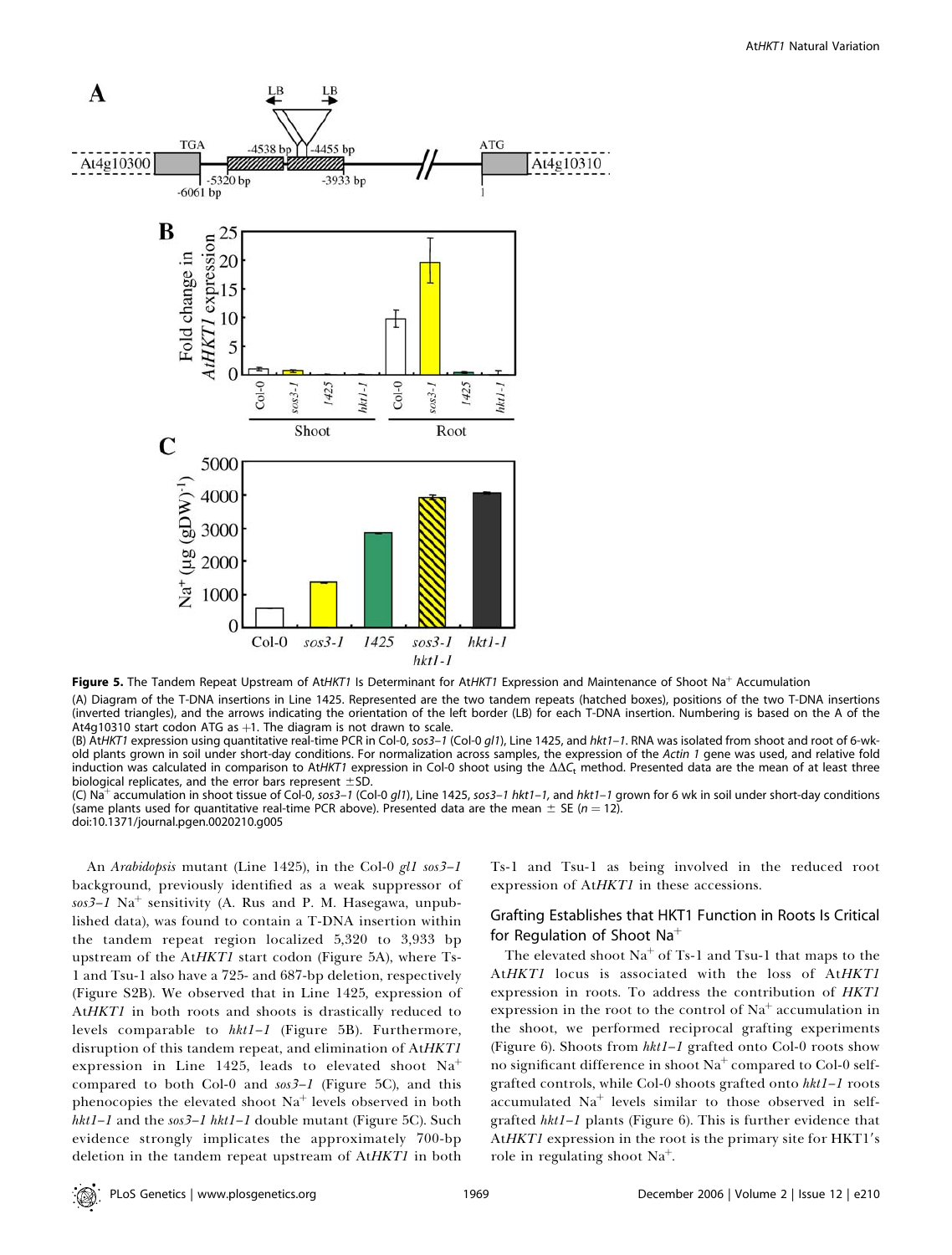

Figure 6. Root AtHKT1 Expression Is Determinant for Shoot Na<sup>+</sup> Accumulation

Na<sup>+</sup> contents were analyzed in shoots of self-grafted Col-0 plants ( $n = 3$ ), hkt1–1 shoot grafted onto Col-0 roots ( $n = 14$ ), Col-0 shoot grafted onto hkt1–1 root ( $n = 9$ ), and self-grafted hkt1–1 plants ( $n = 3$ ). Presented data are the mean  $\pm$  SE.

doi:10.1371/journal.pgen.0020210.g006

# HKT1 Allele in Ts-1 and Tsu-1 Is Associated with Enhanced NaCl Tolerance

AtHKT1 has been implicated in Arabidopsis tolerance to NaCl stress. The hkt1 null mutant is sensitive to elevated NaCl as a result of  $Na<sup>+</sup> overaccumulation$  in the shoot [Figure 7A; 17–19]. Under unstressed conditions, we have established that the weaker AtHKT1 allele in Ts-1 and Tsu-1 is responsible for the elevated  $Na<sup>+</sup>$  content in the shoot of these two accessions, similar to that observed in the  $hkt1-1$ null mutant. Under high NaCl concentrations (50 and 100 mM NaCl), both Ts-1 and Tsu-1 have higher levels of  $Na<sup>+</sup>$  in the shoot compared to Col-0, in all leaves at different stages of development, including the youngest ones not fully developed and localized close to the meristem (stage 1; Figure S1B and S1C). However, this elevated shoot Na does not cause increased NaCl sensitivity in Tsu-1 (Figure 7A). Given the connection between AtHKT1 expression and NaCl sensitivity, we decided to evaluate the involvement of this novel allele of AtHKT1 in NaCl tolerance by screening F2 plants from a cross between  $Tsu-1 \times Col-0$  for their capacity to survive high levels of NaCl (Figure 7). The genotyping of the F2 population from Tsu-1  $\times$  Col-0 identified 25 plants homozygous for Tsu-1-HKT1 and 50 plants heterozygous and 20 plants homozygous for the Col-0-HKT1 allele, following the expected 1:2:1 segregation ratio. The plants homozygous or heterozygous for the Tsu-1-HKT1 allele were able to survive longer in the presence of 100 mM NaCl compared to plants that were homozygous for the Col-0-HKT1 allele (Figure 7). Therefore, although this new AtHKT1 allele contributes to an increased  $Na<sup>+</sup>$  accumulation in the shoot, it does not confer NaCl sensitivity but, on the contrary, appears to co-segregate with enhanced NaCl tolerance. Although currently we cannot eliminate the possibility that a second unknown gene is conferring the enhanced NaCl tolerance observed in Tsu-1, and due to a small genetic distance between AtHKT1 and this second gene they segregate together in the F2 population studied. Further transgenic studies are required to discern this.

#### **Discussion**

We have used natural variation in Arabidopsis to successfully identify a new AtHKT1 allele responsible for elevated  $Na<sup>+</sup>$ accumulation in the shoots, compared to Col-0. We propose the reduced expression of AtHKT1 in roots as the cause of this enhanced  $Na<sup>+</sup>$  accumulation and provide evidence which points to a deletion in a tandem repeat upstream of AtHKT1 as responsible for this differential regulation of AtHKT1 expression. Identification of AtHKT1 as a candidate gene was possible based on the mapping position obtained from our DNA microarray-based BSA analysis, combined with the known phenotype of hkt1. However, the difficulty arises in providing significant proof that AtHKT1 is the causal gene driving elevated shoot  $Na<sup>+</sup>$ . To achieve this, we have combined several lines of evidence as suggested by Weigel and Nordborg [23]. First, DNA polymorphisms allow us to distinguish between the AtHKT1 allele in Col-0 and the AtHKT1 allele found in both Ts-1 and Tsu-1. Second, the deficiency complementation test indicates that the new AtHKT1 allele found in Ts-1 and Tsu-1 is responsible for the  $Na<sup>+</sup>$  accumulation in the shoot. Third, AtHKT1 shows a different expression pattern in Ts-1 and Tsu-1 compared to Col-0. Fourth, the characterization of this new AtHKT1 allele was performed in two independent genetic backgrounds, Ts-1 and Tsu-1, with the same results.

High-throughput elemental profiling of Arabidopsis mutagenized lines has proved to be very successful in identifying mutants with altered ionomes, some of which are caused by variation at a single locus [1,3]. As presented here, we have also found, using high-throughput elemental profiling coupled with genetics and DNA microarray-based mapping techniques, that the higher  $Na<sup>+</sup>$  levels found in the shoots of Ts-1 and Tsu-1, two different Arabidopsis accessions, are due to natural variation at the AtHKT1 locus. AtHKT1 has been shown to transport  $Na<sup>+</sup>$  and, based on studies involving the hkt1 null mutants, has been implicated in  $Na<sup>+</sup>$  distribution throughout the plant [15,17,18].

The concentrations of  $Na<sup>+</sup>$  found in the shoots of Ts-1 and Tsu-1 are intermediate between the hkt1–1 null mutant and Col-0 (Figures 3 and S1). This, coupled with the moderate complementation of the high  $Na<sup>+</sup>$  phenotype of  $hkt1-I$ observed in the F1 plants from an  $hkt1-I \times Ts-1$  or Tsu-1 cross, suggests that the AtHKT1 allele in these accessions is likely not a null, but rather a weak, allele (Figure 3), although a genetic background effect cannot be excluded. Several amino acid changes occur in HKT1 from Ts-1 and Tsu-1; however, no nonsense mutation or frameshifts were found in the coding region (Figure S2A). Interestingly, deletions upstream of AtHKT1 are present in both Ts-1 and Tsu-1, and analysis of AtHKT1 expression revealed it to be dramatically reduced in roots of both Ts-1 and Tsu-1 but unaltered in shoots, compared to Col-0 (Figure 4). Such changes in expression levels are likely to be responsible for the accumulation of  $Na<sup>+</sup>$  in the shoots of Ts-1 and Tsu-1.

Previously, a suppressor of the NaCl sensitivity of  $sos3-1$ (Col-0 gl1) called Line 1425 (A. Rus and P. M. Hasegawa, unpublished data) was identified as having a T-DNA insertion within the tandem repeat region upstream of AtHKT1 (Figure 5A), the same region that contains an approximately 700-bp deletion in both Ts-1 and Tsu-1 (Figure S2B). The reduction in AtHKT1 expression in Line 1425, which is associated with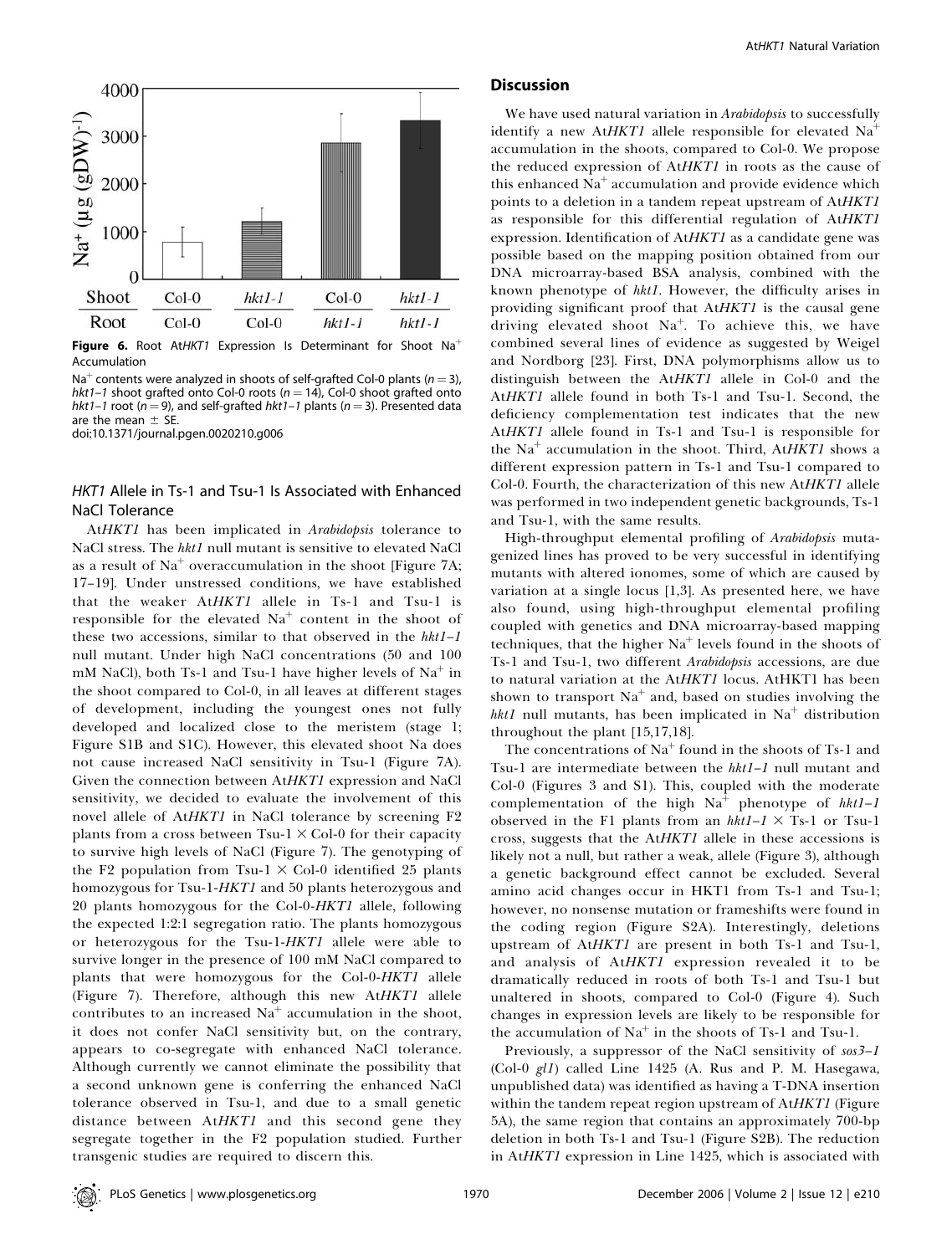

Figure 7. Contribution of Tsu-1 HKT1 Allele to Survival Under NaCl Stress

(A) Relative NaCl tolerance of hkt1-1, Col-0, and Tsu-1. Five-week-old hkt1-1, Col-0, and Tsu-1 plants were treated biweekly with 100 mM NaCl. Picture was taken 6 wk after beginning of the salt treatment.

(B) NaCl tolerance of F2 plants from a Tsu-1  $\times$  Col-0 cross. Picture of one of four plant growth trays used in the experiment. Each tray includes plants from each parent (Col-0 and Tsu-1) as well as F2 plants.

(C) Distribution of the parental lines Col-0 (n = 11) and Tsu-1 (n = 14) recorded dead each week after beginning of the salt treatment. Presented data are percentage of plants dead each week after beginning of salt treatment.

(D) Distribution of F2 plants (Tsu-1  $\times$  Col-0, n = 95) genotyped as Col-0 homozygous or Tsu-1 homozygous or heterozygous for the HKT1 allele and recorded dead each week after beginning of the salt treatment. Presented data are percentage of plants dead each week after beginning of salt treatment.

doi:10.1371/journal.pgen.0020210.g007

elevated shoot  $Na<sup>+</sup>$  (Figure 5C), supports our hypothesis that the deletion in the tandem repeat region between 5,320 to 3,933 bp upstream of AtHKT1 is responsible for both the reduced expression of AtHKT1 in roots and elevated shoot  $Na<sup>+</sup>$  observed in both Ts-1 and Tsu-1. Based on our sequence analysis and previous promoter-GUS reporter gene analysis [20], this tandem repeat region is well upstream of the promoter of AtHKT1. However, further analysis of that region in the Arabidopsis mpss database ([24]; http://mpss.dbi. udel.edu/at) revealed the presence of a dense cluster of small RNAs from the unannotated tandem repeat upstream of At*HKT1*. We hypothesize that because this tandem repeat region appears to be involved in positively regulating expression of AtHKT1, siRNAs or miRNAs produced from this region may be involved in interfering with a system that negatively regulates AtHKT1 expression. However, confirmation of this model requires further experimentation.

The availability of the natural variant of AtHKT1 in Ts-1 and Tsu-1, in which AtHKT1 expression is altered specifically in roots, supports a model for HKT1 function in which the transporter plays a role in controlling  $Na<sup>+</sup>$  accumulation in shoots by regulating, at the root level, the transport of  $Na<sup>+</sup>$  in the xylem transpiration stream to the shoot. We propose that lower expression of AtHKT1 in the roots results in reduced  $Na<sup>+</sup>$  retrieval from the root xylem, leading to the elevated  $Na<sup>+</sup>$ observed in Ts-1 and Tsu-1 shoots. Such a model is strongly supported by our grafting experiments which clearly demonstrate that activity of HKT1 in the roots is the major site of HKT1 function in regulating  $Na<sup>+</sup>$  accumulation in shoots (Figure 6). These grafting experiments also demonstrate that the specific loss of HKT1 function in shoots has no significant effect on shoot accumulation of  $Na<sup>+</sup>$  (Figure 6). This evidence refines the existing model which proposes that HKT1 also

plays a significant role in retrieving  $Na<sup>+</sup>$  from shoots and exporting  $Na<sup>+</sup>$  from the shoot to root via the phloem [17,20], for which we find no evidence.

The Arabidopsis  $Na<sup>+</sup>$  transporter HKT1 plays an important role in the shoot  $Na<sup>+</sup>$  avoidance strategy of Arabidopsis, and because the new AtHKT1 allele reported here results in higher accumulation of  $Na<sup>+</sup>$  in shoots (Figures 1, 3, and S1), we would expect plants containing this allele of AtHKT1 to be more sensitive to NaCl stress, as compared to Col-0. However, we observed this not to be the case. A comparison of the Col-0 and Tsu-1 ability to survive treatment with  $Na<sup>+</sup>$  clearly shows that Tsu-1 survives longer than Col-0 (Figure 7). Furthermore, F2 plants from a cross between Col-1  $\times$  Tsu-1, either homozygous or heterozygous for the AtHKT1 allele from Tsu-1, were more NaCl tolerant than plants homozygous for the Col-0 AtHKT1 allele (Figure 7D). Such cosegregation of the Tsu-1 AtHKT1 allele with increased NaCl tolerance is consistent with this new allele of AtHKT1 being involved in the elevated tolerate to NaCl observed in Tsu-1. This evidence also confirms that in Arabidopsis, reduced shoot accumulation of  $Na<sup>+</sup>$  is not necessary for enhanced salinity tolerance [25].

Both the Ts-1 and Tsu-1 accessions were collected from geographically (coastal regions of Spain and Japan) and genetically [21] distinct populations. However, both populations contain this new AtHKT1 allele, which makes it tempting to speculate that this allele allows these two populations to thrive in coastal regions where there might be enrichment of NaCl in the soil due to exposure to seawater. However, an extensive haplotype analyses will be required to identify if this new allele of AtHKT1 has been under recent directional selection before we can make any conclusive statements about its adaptive significance.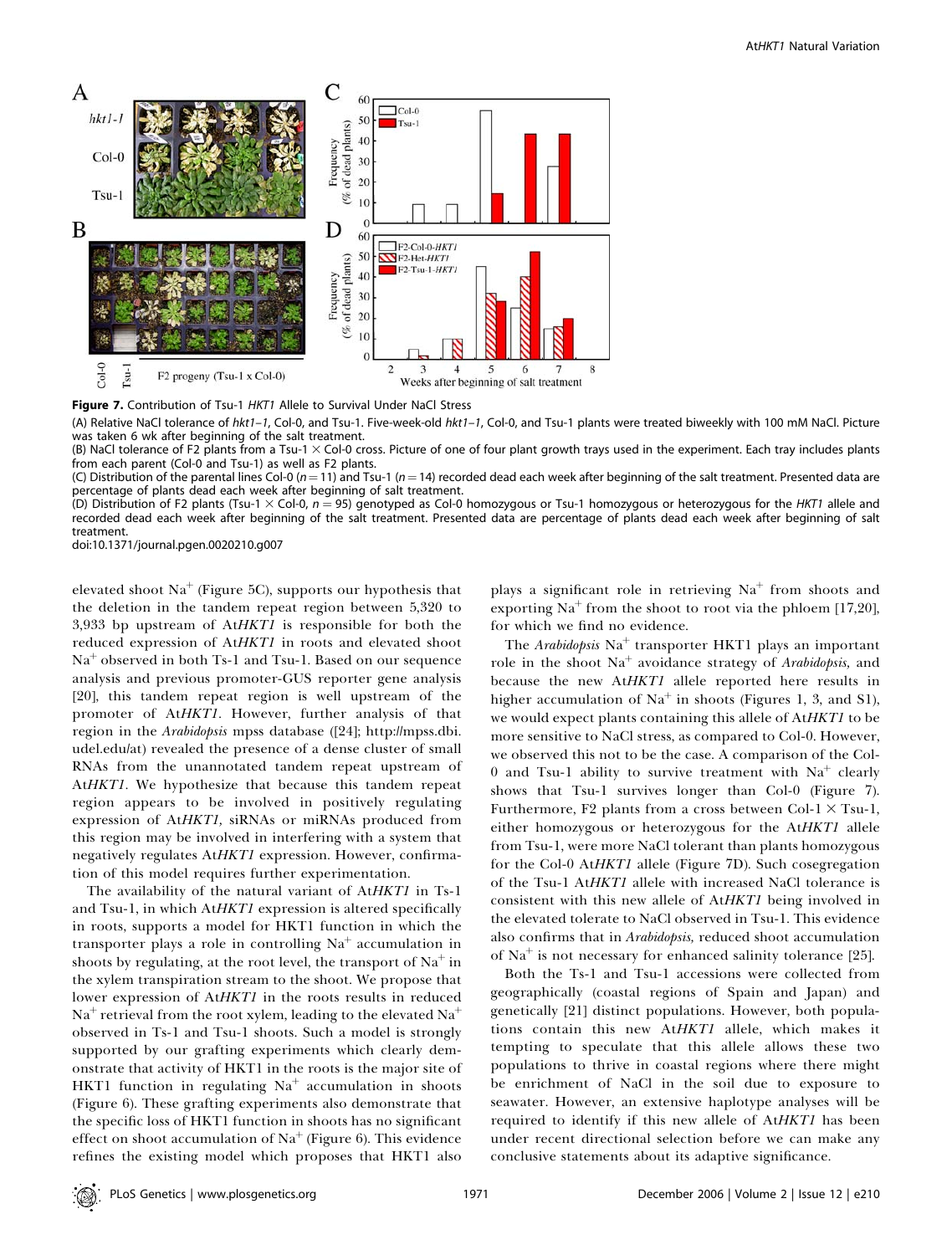### Materials and Methods

Plant materials. A. thaliana Col-0, Ts-1, Tsu-1, and other accessions reported in this paper were obtained from the Arabidopsis Stock Center at the Arabidopsis Biological Resource Center. The hkt1-1 mutant  $[19]$  was from our own seed stock. For the genetic analysis, F1 and F2 plants from different crosses are as specified throughout the paper.

General plant growth conditions. Plants used for elemental profiling by  $ICP\text{-}M\check{S}$  analysis were grown under unstressed conditions in a controlled environment, 8 h light:16 h dark (90 µmol  $\bullet$  m $^{-2}$   $\bullet$  s $^{-1}$ 1 light intensity) and 19 to 22 °C [1]. Briefly, seeds were sown onto moist soil (Sunshine Mix LB2; Carl Brehob & Son, Indianapolis, Indiana, United States) with various elements added at subtoxic concentrations (As, Cd, Co, Li, Ni, Pb, and Se [1]) and stratified at 4  $^{\circ}$ C for 3 d. Plants were bottom-watered twice per week with 0.25X Hoagland solution in which iron was replaced with 10  $\mu$ M Fe-HBED [N,N'-di(2hydroxybenzyl)ethylenediamine-N,N'-diacetic acid monohydrochloride hydrate; Strem Chemicals, Inc., http://www.strem.com). For sodium analysis after 42 d, plants were nondestructively sampled by removing one or two leaves. The plant material was rinsed with 18  $M\Omega$  water and placed into Pyrex digestion tubes.

Screening of the F2 population from Tsu-1  $\times$  Col-0 for survival of NaCl stress. The evaluation of the F2 population from the Tsu-1  $\times$ Col-0 cross in response to salt stress was realized in a growth chamber under controlled environmental conditions, 8 h light:16 h dark (150 µmol •  $\mathrm{m}^{-2}$  •  $\mathrm{s}^{-1}$  light intensity), 21 °C:19 °C (day/night) and 60% relative humidity. After stratification, F2 seeds as well as seeds from each one of the parents were sown onto moist soil (Scotts Potting Medium; Scotts-Sierra Horticultural Products Company, Marysville, Ohio, United States). About 2 wk after germination, seedlings were thinned to leave one plant per individual cell. Plants were bottomwatered twice per week with 0.53 Murashige and Skoog (MS) Macroand Micronutrients (Caisson Laboratories, Inc., Rexburg, Idaho, United States). One month after the seeds were sewn, NaCl was added to the watering solution increasingly from 50 to 100 mM NaCl and maintained at that level until all the plants were recorded dead.

 $Na<sup>+</sup>$  accumulation in plants exposed to increasing concentrations of NaCl in soil. Plants from Col-0, hkt1–1, Ts-1, and Tsu-1 used to evaluate  $Na<sup>+</sup>$  accumulation in the shoot in response to NaCl stress were grown under controlled growth conditions (as described above in ''General plant growth conditions'') and treated with NaCl for 2 wk. NaCl treatment was started 1 mo after the seeds were sewn. Plants were watered twice weekly without or with NaCl. The NaCl treatments included plants watered with 50 mM NaCl and plants watered once with 50 mM, once with 75 mM, and twice with  $100 \text{ mM}$ NaCl. Two weeks after the beginning of the salt treatments, plants were harvested and analyzed by ICP-MS. Na $^+$  was analyzed in leaves of different age throughout the shoot. The leaves were numbered from the meristem toward the outer leaf ring of the rosette. Four samples (indicated as Nos. 1, 2, 3, and 4 in the graph) were harvested per plant, with No. 1 containing leaves Nos. 4 and 5 and therefore being the youngest leaves, No. 2 containing leaf No. 8, No. 3 containing leaf No. 11, and No. 4 containing leaf No. 14 and being the oldest.

Tissue  $\text{Na}^+$  quantification. Approximately  $\bar{3}$  mg of dry weight of each plant was sampled into Pyrex tubes  $(16 \times 100 \text{ mm})$  after drying at  $92^{\circ}$ C for 20 h. After cooling, seven of approximately 100 samples from each sample set were weighed. All samples were digested with 0.7 ml of concentrated nitric acid (OmniTrace; VWR Scientific Products; http://www.vwr.com) and diluted to 6.0 ml with 18  $\text{M}\Omega$ water. Elemental analysis was performed with an ICP-MS (Elan DRCe; PerkinElmer, http://www.perkinelmer.com) for Li, B, Na, Mg, P, K, Ca, Mn, Fe, Co, Ni, Cu, Zn, As, Se, Mo, and Cd. All samples were normalized to calculated weights, as determined with an iterative algorithm using the best-measured elements, the weights of the seven weighed samples, and the solution concentrations, implemented in Microsoft Excel (http://www.microsoft.com) [1].

DNA microarray-based BSA. DNA microarray-based BSA was realized as previously described [12,13]. Briefly, SFPs were identified between Col-0 and Ts-1 and Tsu-1 by hybridizing labeled DNA from each one of the accessions to Affymetrix ATH1 microarrays and comparing them to Col-0 hybridizations downloaded from http:// www.naturalvariation.org/xam. Two genomic DNA pools from an F2 population of a cross between Ts-1 or Tsu-1 and Col-0 were created and hybridized to arrays. Each one of the pools contained plants with either levels of Na<sup>+</sup> similar to Col-0 ("control" pool) or high Na<sup>+</sup> levels similar to Ts-1 or Tsu-1 ("high  $\mathrm{Na^{+}}$ " pool). At loci unlinked to the ionomic phenotype of interest, the pools should have equivalent amounts of each genotype, and the hybridization signal at each SFP should be intermediate between the two parent accessions, for an

average difference between the two DNA microarrays of zero. At linked loci, the difference between the two DNA microarrays should be approximately two-thirds the difference between the parent accessions. By smoothing the signal across multiple SFPs, the noise is reduced and the peak of the differences in hybridization signal will correspond to the chromosomal region of the loci controlling the mapped trait. Raw hybridization data (.CEL files) for each probe on the ATH1 DNA microarrays used in these experiments have been submitted to both Natrualvariation.org (http://www.naturalvariation. org) and Gene Expression Omnibus (http://www.ncbi.nlm.nih.gov/geo) for public distribution.

Sequencing of the AtHKT1 allele from Ts-1 and Tsu-1. To sequence the AtHKT1 gene and corresponding promoter from Ts-1 (CS1552) and Tsu-1 (CS1640), synthetic oligonucleotide primers were designed to produce overlapping amplified PCR products from 5,456 bp upstream of the AtHKT1 start codon to  $386$  bp downstream of the AtHKT1 stop codon, corresponding to positions 32,115 and 41,615, respectively of the BAC clone F24G24 in Chromosome IV.

Table S1 provides a summary of the pairs of primers used and the size of the PCR products expected for Col-0 (based on published sequence) and obtained for Ts-1 and Tsu-1. The PCR products obtained for each one of the primer pairs were cloned using the pGEM-T Easy Vector System I according to the manufacturer's instructions (Promega, http://www.promega.com). After transformation of electrocompetent Escherichia coli cells strain DH5a and selection of transformed colonies using ampicillin, positive clones were confirmed by PCR. The plasmids containing the inserted PCR product were extracted and used to carry out the sequencing reaction in both directions using Big Dye terminator v 3.0 according to the manufacturer's instructions (Applied Biosystems, http://www. appliedbiosystems.com). The sequencing products were then analyzed at the sequencing center (Purdue University), and sequences were compared to the corresponding Col-0 sequence from the Arabidopsis database.

Quantitative real-time PCR. Plants were first analyzed by ICP-MS and further used to determine the AtHKT1 transcript levels. Shoot and root from plants grown under short-day conditions (as described above in ''General plant growth conditions'') were separated and rinsed thoroughly with deionized water to remove any soil contamination. The samples were then frozen in liquid nitrogen and stored at -80 °C until extraction. Total RNA was extracted from each one of the samples using the Qiagen RNeasy Plant Mini Kit (http://www.qiagen.com), and DNase digestion was performed during the extraction procedure according to the manufacturer's instructions. Two micrograms of total RNA was used as a template to synthesize first-strand cDNA with random hexamers using SuperScript II Reverse Transcriptase (Invitrogen Life Technologies, http://www.invitrogen.com). Quantitative realtime PCR was performed with the first strand cDNA as a template on a sequence detector system (ABI Prism 7000, Applied Biosystems). For normalization across samples, the expression of the Actin 1 gene (At2g37620) was used with the following primers:  $CPRDS6$ ,  $5'$ -TGG AAC TGG AAT GGT TAA GGC TG- $3'$  and CPRD67, TCT CCA GAG TCG AGC ACA ATA C-3'. For AtHKT1, the following primers were used: HKT-RTF, 5'-TGG GAT CTT ATA ATT CGG ACA GTT C-3' and HKT-RTR, 5'-GAT AAG ACC CTC GCG ATA ATC AGT-3'. For each sample, the average value from triplicate real-time PCRs was used to evaluate the transcript abundance, and the relative fold induction relative to AtHKT1 expression in Col-0 shoots was calculated based on the  $\Delta\Delta C_t$ method.

Grafting of Arabidopsis. Seedlings to be grafted were germinated on  $100 \times 15$ -mm plates containing  $0.5 \times$  MS Macro- and Micronutrients, 0.5× MS Vitamins (Caisson Laboratories, Inc.), 3 mg/L Benomyl [methyl 1-(butylcarbamoyl)-2-benzimidazolecarbamate; Sigma, http://www.signaaldrich.com), 0.04 mg/L BA (6-benzylaminopurine; Sigma), 0.02 mg/L IAA (indole acetic acid; Sigma), and 12 g/L agar. Hormone treatment was found to greatly improve grafting efficiency due to at least three factors: enhanced callusing at the graft union, retardation of shoot growth which maintained contact at the graft union, and an approximately 90% reduction in adventitious root formation from the graft union. Benomyl virtually eliminated fungal contamination [26]. Plates containing the stratified seeds were placed vertically under controlled environmental conditions (16 h light:8 h dark and 25  $^{\circ}$ C). Five-day-old seedlings were grafted on the plate by the 90-degree blunt end technique with a 15-degree Stab Knife (Fine Scientific Tools, North Vancouver, British Columbia, Canada) without collars [27]. The grafted seedlings remained on the plate for an addition 5 d to allow the formation of the graft union. Successfully unified seedlings were